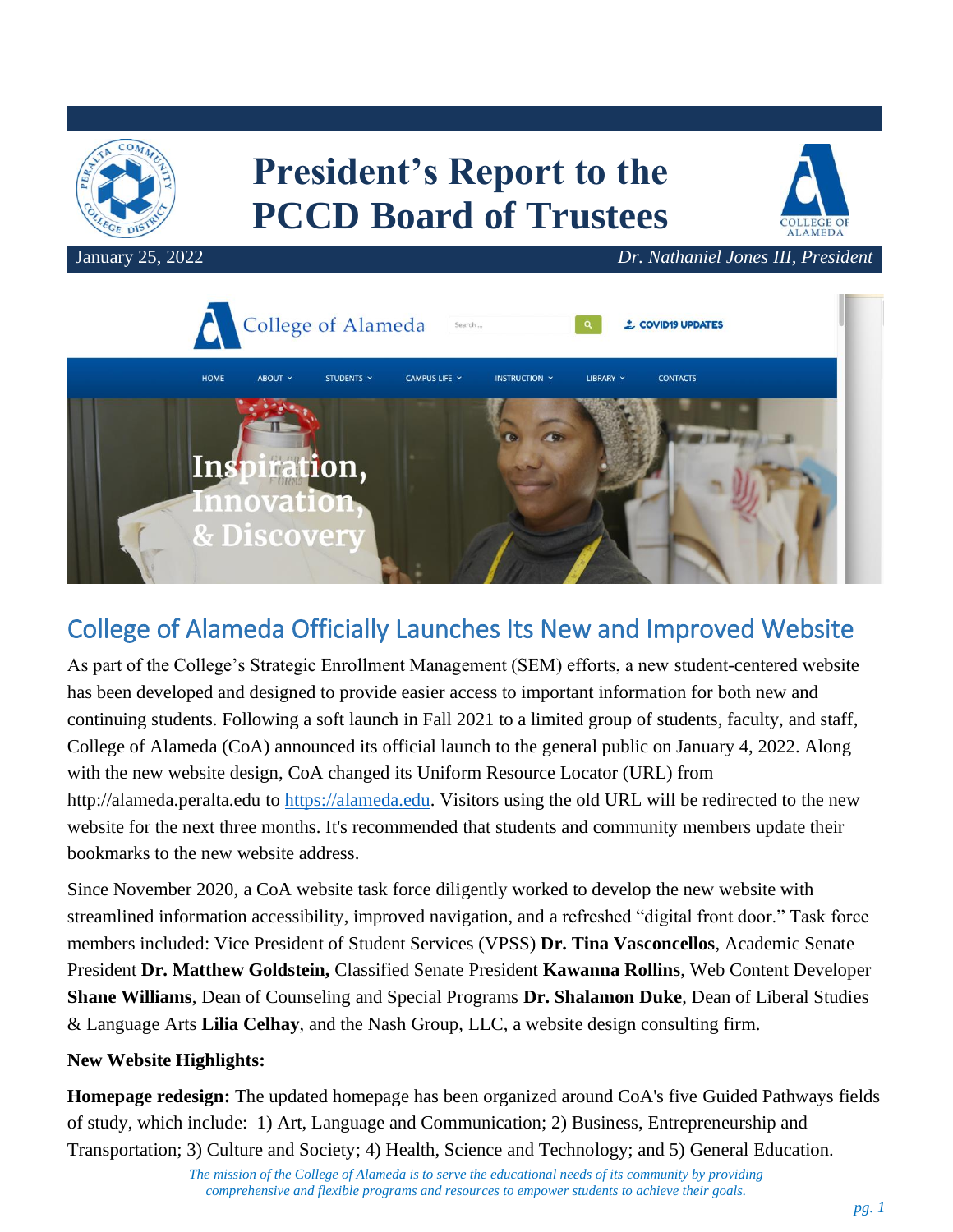**Truly mobile responsive**: Check out the [website](https://alameda.edu/) on your mobile phone and tablets to experience its new mobile capabilities.

**Updated navigation**: Main menu and audience landing page architecture have been updated to help users find the information that they are looking for more intuitively and efficiently.

**New ways to explore CoA programs**: Students can now explore website content in a variety of ways, including by Fields of Study, Program Type, Student Type, and the A-Z [Site Map](https://alameda.edu/site-map/) . The new and improved navigation system features special links so that [future students,](https://alameda.edu/students/future-students/) [current students,](https://alameda.edu/students/current-students/,) and [returning students](https://alameda.edu/students/returning-students/) may more easily find the information that they need to enroll in courses.

**Full Service Chat features:** A 24/7 Artificial Intelligence (AI) chat link is on the Home page and both AI and live chats are available on Student Services pages.

**Feedback is welcome**: Questions or comments regarding the content, navigation or visual aspects on the site can be sent through an online feedback form at: <https://alameda.edu/feedback/>

#### Welcome New College Members



*CoA's new Vice President of Administrative Services Augustine Gill*

**Mr. Augustine Gill** has been hired as CoA's new Vice President of Administrative Services, effective January 3, 2022. Augustine is a seasoned professional with over twenty years of global operations and management experience. He grew up in Pakistan and came to the United States (U.S.) for graduate studies in International Development Administration. After completing his graduate studies, he worked with U.S. based international humanitarian organizations at their headquarters in Washington, D.C. and was also based in the field in Africa, Middle East, South and Central Asia, as well as Europe, including the former Soviet Union countries. Augustine has managed multi-million dollar global, and U.S. based programs in education, health, poverty alleviation, and disaster management for some of the most reputable organizations, including Save the Children, American Red Cross,

International Rescue Committee, and Catholic Charities. For the past 10 years, Augustine has worked with non-profit boards and led local non-profits as Chief Executive Officer and Chief Operating Officer in the San Francisco Bay Area providing leadership for diverse program portfolios. Augustine brings to this position significant experience in the areas of strategic planning, human resources management, business development and administration, grant administration, and facilities management, in diverse and complex cultural environments. He holds a master's degree in Political Science from the University of the Punjab and a master's degree in International Development Administration from the School for International Training, Brattleboro, Vermont. He speaks fluent Urdu, Hindi, Punjabi, and basic Russian.

بصمج

**Dr. Reza Majlesi** started on January 3, 2022, as Interim Dean of CoA's Science, Technology, Engineering, and Mathematics (STEM) Division. He will provide much-needed leadership for the STEM Division until a permanent hire is made. Dr. Majlesi brings to this position significant experience because of his role as a